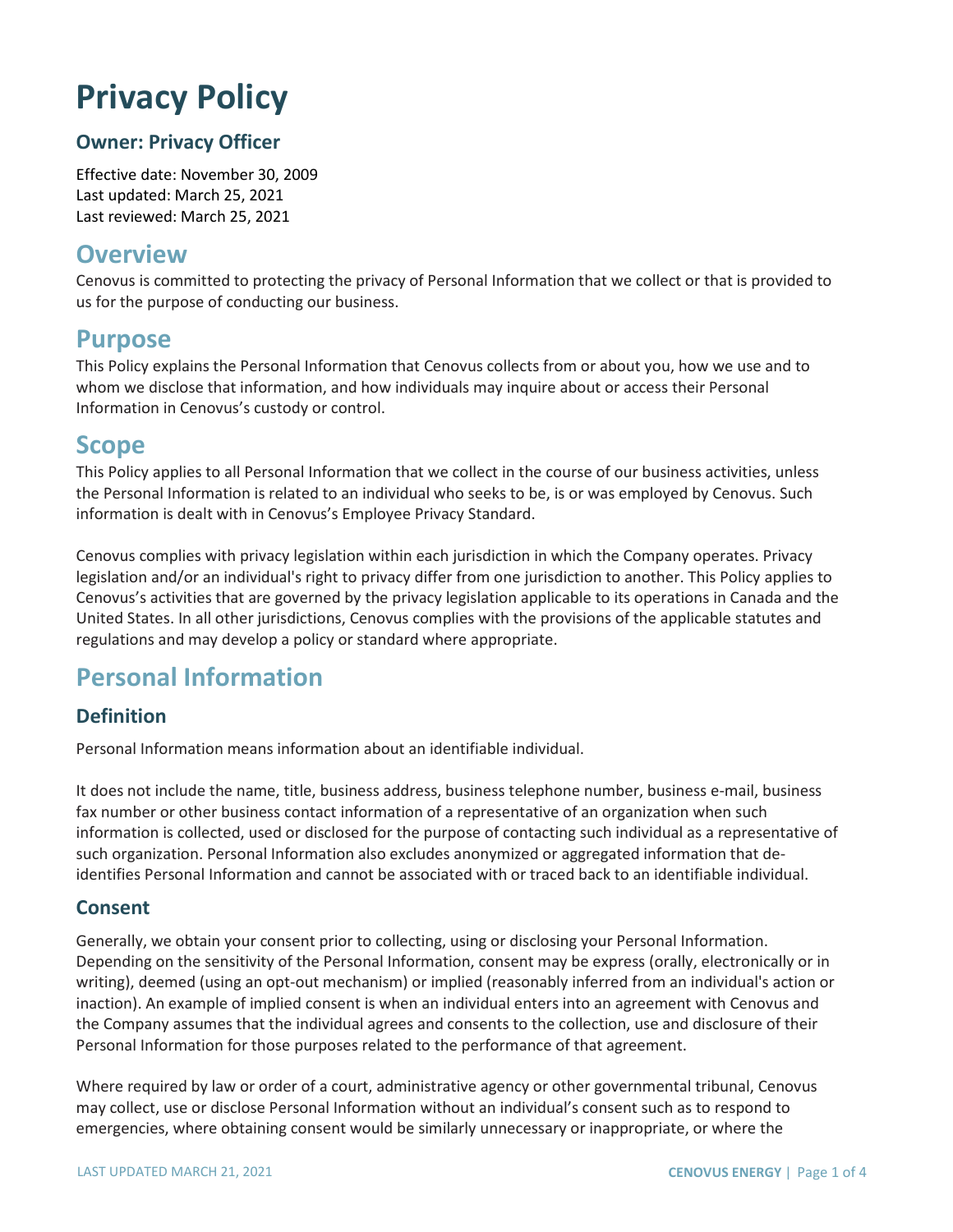information is publicly available.

Certain Personal Information is collected, used, retained and disclosed by Cenovus in the course of its relationship with an individual. Withdrawal of consent may affect certain aspects of that relationship, including eligibility for certain benefits, goods and services provided by Cenovus or third parties used by Cenovus. Withdrawal of your consent must be in writing and addressed to the Privacy Officer at [privacy@cenovus.com](mailto:privacy@cenovus.com) .

## **Collection**

We collect your Personal Information for reasonable purposes, including managing our relationship with you in the course of conducting our business, which may include the following:

- Information such as your name, home address, telephone number and personal email address to allow us to contact or identify you to meet business, legal or regulatory requirements.
- Financial information such as bank accounts, tax related information, occupation, payment terms and amounts, and information required to facilitate payment and meet contractual obligations.
- Property information such as title, ownership, road use and access information, to allow us to conduct exploration, development and operations activities.
- Environment, health and safety information, including health information and dependent information, to allow us to communicate effectively with you in an emergency situation.
- Information for license and permit applications that is required in order to participate in regulatory processes or as otherwise required by law.
- Information for processing of applications for technology development or community-based programs.
- Information related to the provision of products and services.
- Surveillance data to allow us to protect staff, as well as to protect against theft, vandalism and damage to goods and property.
- Information in order to meet other business, legal and regulatory requirements.

We limit the Personal Information we collect to only that which is necessary for the purposes for which it was collected. If we wish to use your Personal Information for any other purpose, where required by applicable law, we will obtain your consent before using the information.

#### **Use and disclosure**

We generally use and disclose your Personal Information for the following purposes:

- Managing and administering contracts (including leases).
- Conducting geophysical operations.
- Constructing roads, wellsites, pipelines and facilities.
- Environmental and reclamation activities.
- Drilling and completions activities.
- Acquisition and divestiture activities.
- Complying with regulatory requirements and Cenovus policies, including health, safety and environmental rules, regulations and policies.
- Managing and administering retail programs and services, including customer rewards programs.
- Administering scholarships and community-based programs.

We also collect, use and disclose Personal Information to communicate with you, to facilitate participation in Cenovus events and to enable us to provide information about Cenovus to you.

Personal Information may be transferred or disclosed by and between Cenovus affiliates in the course of their business activities.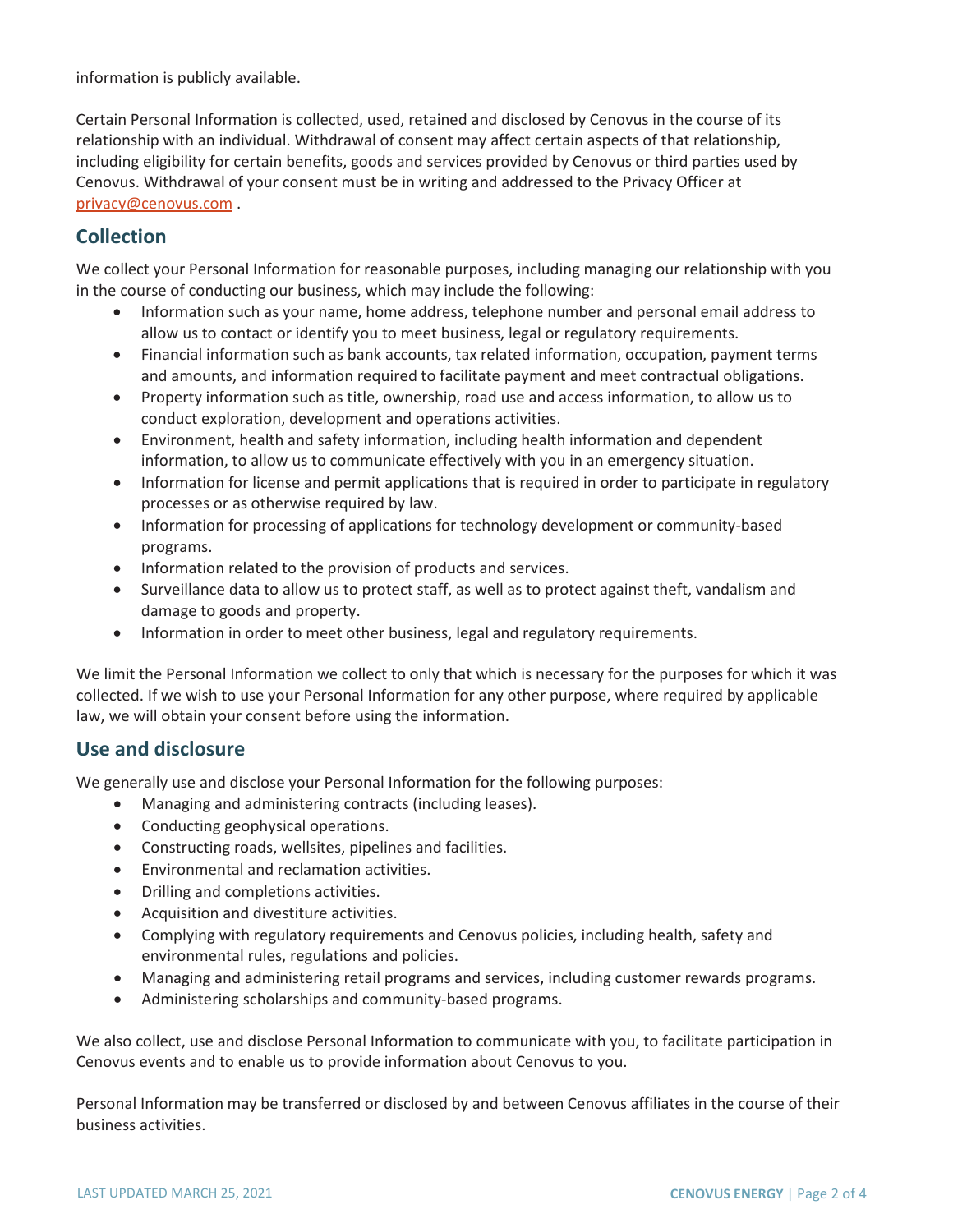We may share your Personal Information with our employees, contractors, consultants and other parties who require such information to assist us with managing our relationship with you, and to fulfill the purposes listed above. Further, Personal Information may be subject to transfer to another jurisdiction for processing and storage by a third party performing service for Cenovus, including Canada, the United States, the United Kingdom, the European Union including but not limited to Ireland, Germany, and the Netherlands, Australia, Argentina and India. In such situations, the Personal Information may be accessible by courts, law enforcement and national security authorities of that jurisdiction. In addition, Cenovus may use certain cloudbased services to process or store information.

Sharing of Personal Information with third party service providers is governed by contractual agreements which include appropriate privacy and security safeguards. Such contractual agreements require that any third party with whom we share your Personal Information must use the information solely for the purposes of providing the contracted services for Cenovus, and that the third parties agree to handle Personal Information in a manner consistent with the relevant principles in this Policy and/or applicable laws.

Your Personal Information may be also disclosed or transferred to a third party in the event of a change of ownership of all or part of Cenovus, in which case we will ensure that such party is bound by appropriate agreements or obligations and is required to use or disclose your Personal Information in a manner consistent with the use and disclosure provisions of this Policy and/or applicable laws.

#### **Security**

Cenovus takes reasonable precautions designed to protect Personal Information in our possession from loss, misuse and unauthorized access, disclosure, alteration, and destruction. We maintain physical, procedural and technical safeguards that are appropriate to the sensitivity of the Personal Information. Cenovus also restricts access to Personal Information to only those individuals that it determines need to know that information in order for Cenovus to carry on its business.

As the security of the Personal Information in Cenovus's custody and control is important, please advise the Company's Privacy Officer immediately of any incident involving the loss of or unauthorized access to or disclosure of any Personal Information that is in Cenovus's custody or control.

#### **Accuracy**

Cenovus endeavors to ensure that any Personal Information in its possession is as accurate, current and complete as necessary for the purposes for which Cenovus uses that data. Cenovus asks that if an individual's Personal Information happens to change during the course of the relationship, they keep the Company informed of such changes. If an individual believes the Personal Information that Cenovus holds about them is incorrect, inaccurate or requires an update, that individual may submit a request in writing to the Privacy Officer. Requests for changes to Personal Information will be handled in accordance with applicable privacy legislation.

#### **Retention and access**

Personal Information is only retained for the period of time necessary to fulfill the purpose for which it was collected, or as otherwise required by statutory or other legal purposes. Retention and destruction of Personal Information is in accordance with our records management practices and applicable laws.

Cenovus permits the reasonable right of access and review of your Personal Information held by the Company unless the release of such information may be withheld as permitted or required by law. When requesting access to your Personal Information, please note that we may request specific information from you to enable us to confirm your identity and right to access, as well as to search for and provide you with the Personal Information that we hold about you. Upon written request to the Privacy Officer, provided that sufficient detail is provided, Cenovus will provide that individual with access to their requested Personal Information